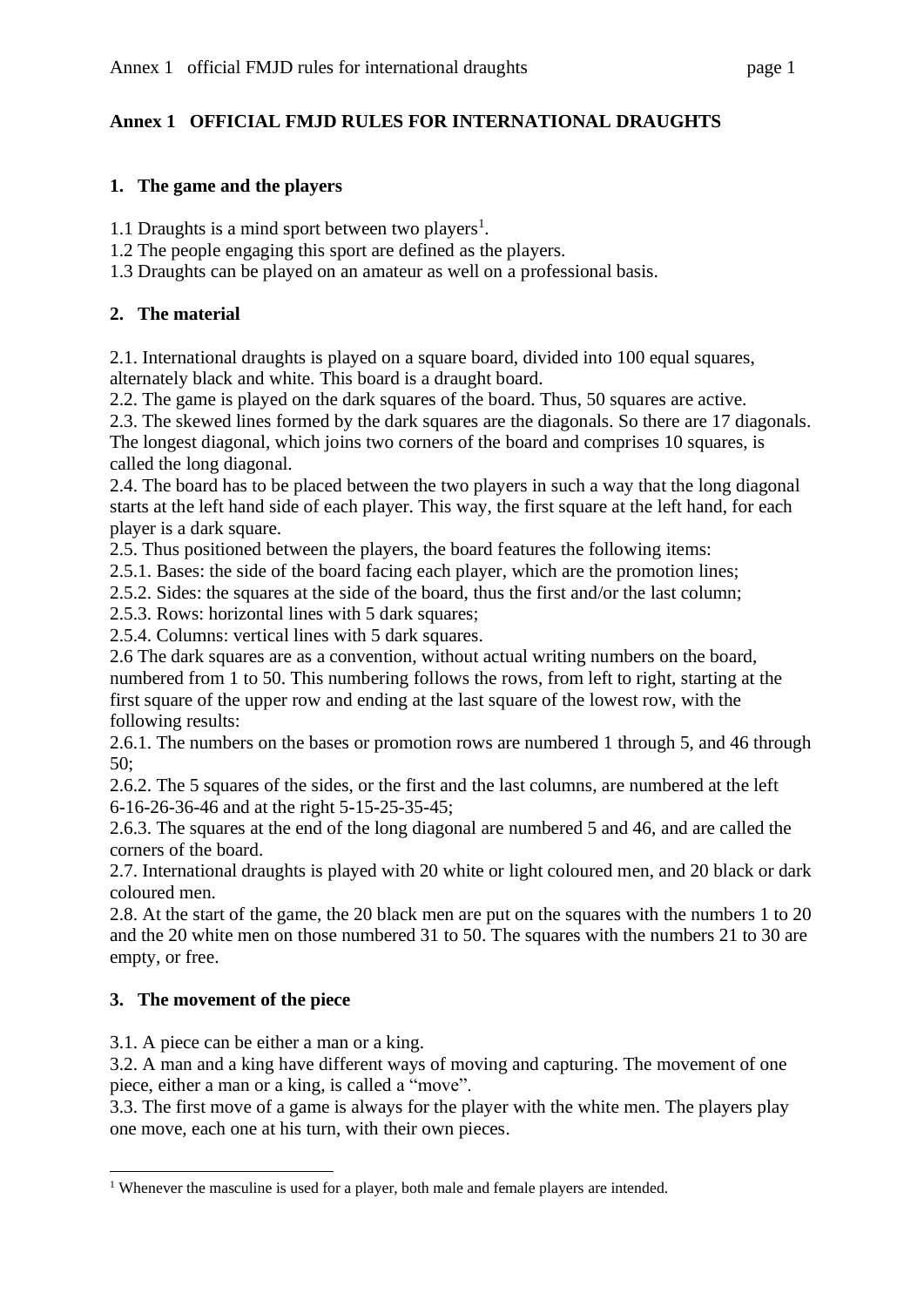3.4. A man has to move, forwards over a diagonal, towards an empty square of the next row. 3.5: A king is a man, which reaches and stops at one of the squares of the promotion line nearest to his adversary, and is crowned with a man of the same colour.

3.6 : When a player reaches the promotion line both players may crown the man which stops at the promotion line. However if the opponent does not do this it is the obligation of the player to crown his man as part of his move. Not crowning a man promoted to King is considered an irregular move.

3.7 : A man promoted to King stays a King even if it is not crowned. Both players have the right to crown the man at a later moment (opposed to article 5.4). Playing with a King which is not yet crowned is an irregular move.

3.8. A king can move only after the opponent has played.

3.9. A king moves forwards and backwards over the successive free squares of the diagonal he occupies; thus he can come to rest, passing over free squares, on a distant free square.

3.10. The move of a piece is finished when the player has released the piece after moving it. 3.11. Whenever a player, who has the move, touches one of his playable pieces, he has to play with that piece, provided a legal move is possible.

3.12. As long as a piece during a move has not been released, the player can put it on another free square, if that is possible.

3.13. The player who has the move, and wishes to place his men more neatly on the squares, has to announce beforehand and clearly to his opponent, stating "I adjust" (or "j'adoube")

3.14. It is considered incorrect, when a player who does not have the move, touches or adjusts one or more of his men or of his opponent.

# **4. The capture**

4.1. Capturing a piece of the opponent can be done both forwards and backwards. A capture counts as one complete move. One cannot capture one's own pieces.

4.2. Whenever a man meets, diagonally, a piece of the opponent behind which is a free square, he is obliged to jump over the opponent's piece and occupy that free square. That particular piece of the opponent is taken from the board. This total operation is the capture by a man.

4.3. When a king encounters, on the same diagonal, either close or in the distance, a piece of the opponent behind which one or more squares are empty, he is obliged to jump over it and occupy a free square by choice. This total operation is the capture by a king.

4.4. A capture has to be clearly indicated and executed in this order. Absence of a clear indication is incorrect, and rectification can be requested by the opponent. The capture is considered finished when all the opponent's captured pieces have been lifted from the board. It is obligatory to make the move and take the captured pieces from the board with one and the same hand. Using two hands for making the move and taking the captured pieces is incorrect, and rectification can be requested by the opponent.

4.5. When in the course of a capture, a man meets, diagonally, another piece of the opponent behind which is an empty square, he is obliged to jump that second piece too, even a third piece and so on, and occupy the empty square behind the last piece taken. The captured pieces are then lifted from the board, in the ascending or descending order of the capture. This total operation is a multiple capture by a man.

4.6. Whenever a king, during a capture, meets, either on the same diagonal or on one of the perpendicular diagonals, a piece of the opponent behind which are one or more empty squares, he is obliged to pass over that second piece, if needed turning a corner towards the piece that can be taken, even a third, and so on, and finally occupy one square by choice behind the last piece captured on the same diagonal. The captured pieces of the opponent are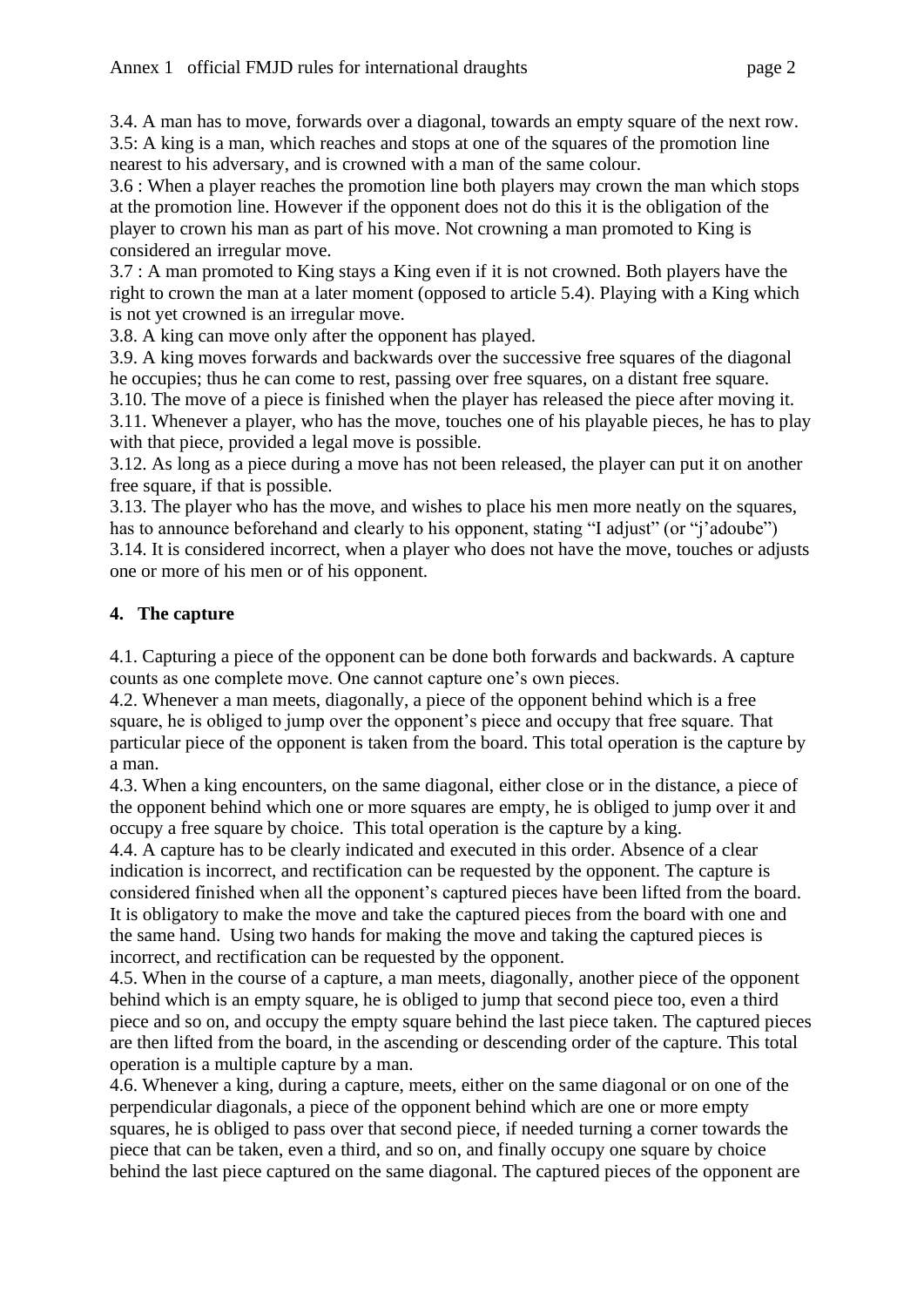then lifted from the board, in the ascending or descending order of the capture. This total operation is a multiple capture by a king.

4.7. In the course of a multiple capture, it is forbidden to jump over one's own pieces.

4.8. In the course of a multiple capture, it is permitted to pass over the same empty square more than once, but it is forbidden to pass over the same piece of the opponent more than once.

4.9. A multiple capture has to be indicated clearly, putting the capturing piece down on the empty square after each jump and putting that piece on the final square. Absence of a clear indication is incorrect, and rectification can be requested by the opponent.

4.10. The move of a piece during a multiple capture is considered finished when the player has released his capturing piece after or during the course of the move.

4.11. The opponent's pieces can only be lifted from the board after the completion of the multiple capture. The pieces are taken from the board after the move itself, and in the ascending or descending order of the capture, without stops in between. Taking the pieces in another order or without order is considered incorrect and rectification can be requested by the opponent.

4.12. The taking of the pieces from the board is considered finished, when the player has taken all captured pieces or when he has clearly stopped during this operation.

4.13. The capture of the largest number of pieces has priority and is obligatory. In the application of this rule, the king has no priority or obligation. A king, like a man, counts as one piece.

4.14. If a choice exists between captures of equal numbers of pieces, a player is free to choose any of these possibilities, be it with a man or with a king.

4.15. Confirming article 3.5., a man who passes during a multiple capture, over a square of his opponent's promotion row, but ends on another row, remains a man at the end of the capture. 4.16 If a man captures with a man one man of the opponent, he may also do this in the following order: first removing the man of the opponent and then executing the jump.

# **5. Irregularities.**

5.1. If during a game, the board is noted to be wrongly positioned regarding article 2.4., the game is annulled, and has to restart.

5.2. Compliance with article 2.8 has to be checked before the start of the game. For each irregularity noted during the game, article 5.4. below holds.

5.3. Each piece on a white square is inactive. It can be put into action, following the conditions of article 5.4. below.

5.4. If a player has committed one of the following irregularities, his opponent has the right to decide whether that irregularity must be rectified, or on the contrary, must be allowed to stand.

5.4.1. Playing two moves consecutively;

5.4.2. Moving a man or a king in an irregular way;

5.4.3. Touching one of one's pieces and then moving another one;

- 5.4.4. Taking back a move played;
- 5.4.5. Moving a piece of the opponent;

5.4.6. Playing a piece when a capture is possible;

5.4.7. Taking without reason one of the pieces from the board, either of the opponent or one's own;

5.4.8. Capture by a piece, of less or more than the number of possible pieces to capture;

5.4.9. Stopping during a multiple capture (released piece, see article 4.10);

5.4.10. Irregularly lifting a piece, during an unfinished multiple capture.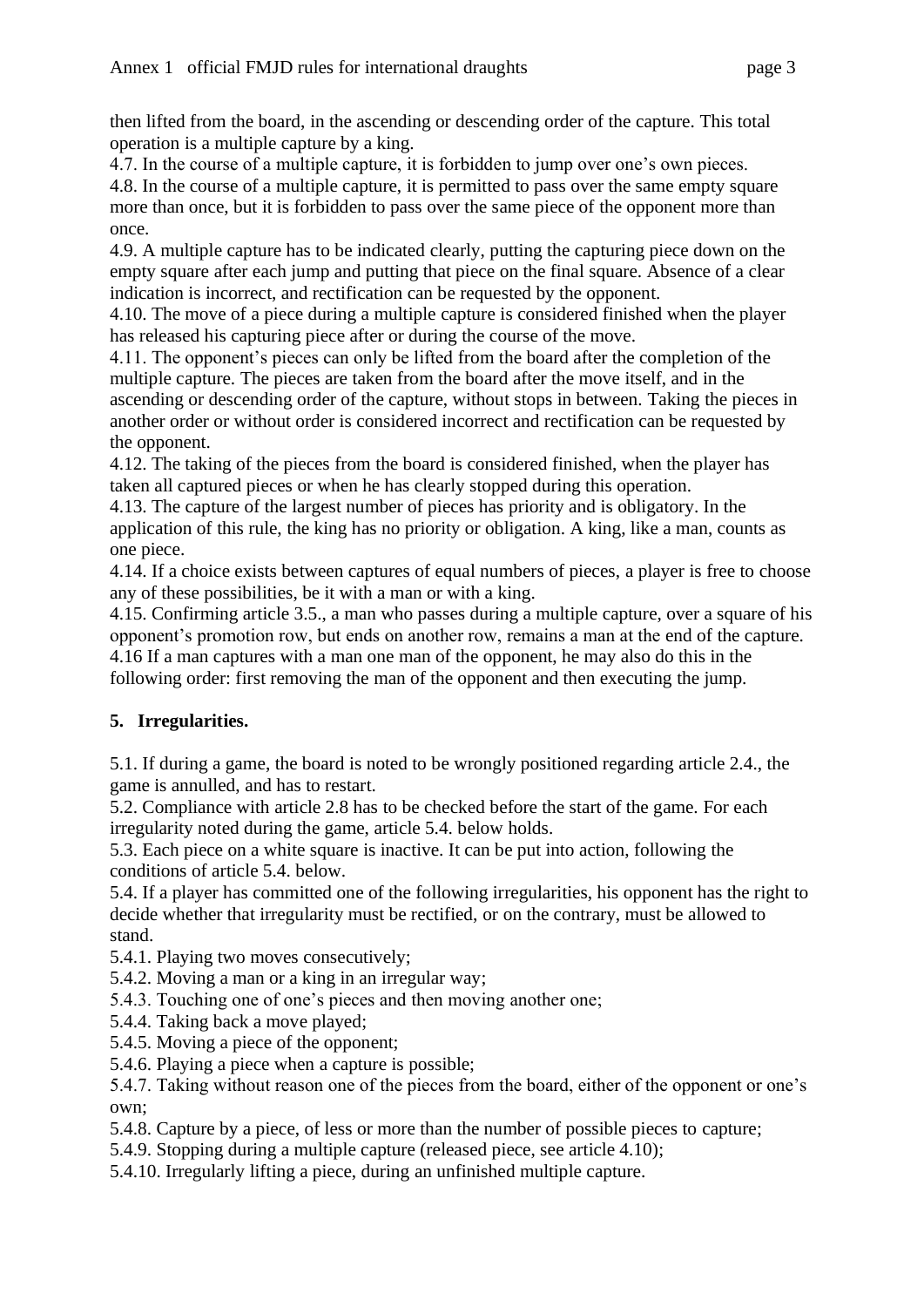- 5.4.12. Taking, after a capture, pieces that have not been jumped.
- 5.4.13. Stopping, during a multiple capture, in taking the pieces;
- 5.4.14. Taking, after a capture, one or more of one's own pieces.
- 5.4.15. Promoting a man to King without crowning him.
- 5.4.16. Playing with a King which is not yet crowned.

5.4.17. Using two hands for making the move and taking the captured pieces.

5.5. If by hazard or accident the position on the board is changed, this fact is not considered an irregularity provided it is noted at the same time.

5.6. If a player refuses to comply with the Official Game Rules, his opponent has the right to force his compliance.

5.7. If a player makes a move after his opponent has committed an irregularity or has refused to comply with the Official Game Rules, that move indicates an acceptance of the situation. Then a rectification can no longer be obtained.

5.8. A partial rectification of an irregularity or a refusal cannot be tolerated.

#### 6. **The draw**

6.1. A game is considered a draw when the same position occurs for the third time, with the same player having to move.

6.2. If during 25 successive moves, only the kings have moved, without any man moving or without any capture, the game is considered drawn.

6.3. If only three kings remain, two king plus a man, one king and two men, against one king, the game shall be considered a draw when the players have each played another sixteen moves maximum.

6.4. The end game with two kings, one king and a man, or one king against one king will be considered a draw when the players have each played another five moves maximum.

## **7. The result**

7.1. There are two possible results at the end of a game:

- 7.1.1. A win for one of the opponents, and, by consequence, a loss for the other;
- 7.1.2. A draw when neither of the players has been able to win.
- 7.2. A player wins when his opponent:
- 7.2.1. resigns with or without reason;
- 7.2.2. has the move but cannot move a piece, as all are blocked;
- 7.2.3. has no pieces left;
- 7.2.4. refuses to comply with the rules.
- 7.3. A draw is obtained when:
- 7.3.1. both players agree to a draw by mutual consent;
- 7.3.2. the rules for draws in article 6 apply;
- 7.3.3. neither player can win.

#### **8. Notation**

8.1. The active squares are numbered 1 to 50, according to article 2.6., so it is possible to note the moves of the pieces, move by move, both for the white and the black pieces, and thus replay or transcribe a whole game.

8.2. The transcription of the moves has to follow the following convention:

8.2.1. The number of the starting square, followed by the arrival square;

8.2.2. The two numbers may be separated by a hyphen (-) in the case of a simple move;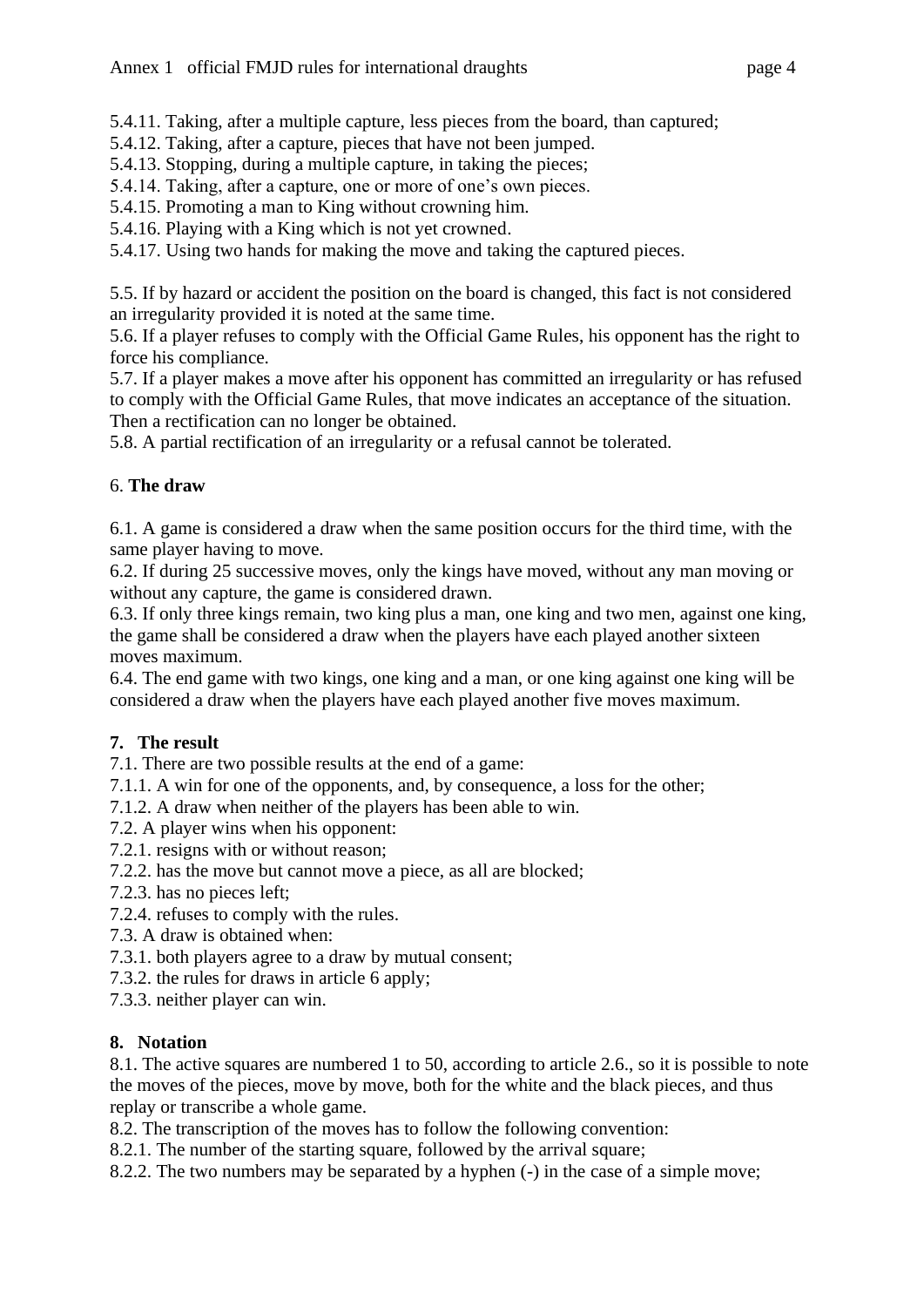8.2.3. The two numbers may be separated by a cross (x) in case of a capture.

### 9. **Conventional signs**.

- 9.1. For clarity's sake, the conventional signs used are the following:
- 9.1.1. to indicate a move: ;
- 9.1.2. to indicate a capture: x ;
- 9.1.3. to qualify a strong move: ! ;
- 9.1.4. to qualify a very strong move: !! ;
- 9.1.5. to qualify a weak move: ? ;
- 9.1.6. to qualify a very weak move: ?? ;
- 9.1.7. to indicate a move that seems to be weak but in fact turns out to be strong: ?! ;
- 9.1.8. to indicate a move that seems to be strong but in fact turns out to be weak: !? ;
- 9.1.9. a forced move, with any other move resulting in a loss: \* ;
- 9.1.10 to indicate a win:  $+$ :
- 9.1.11 to indicate a draw:  $=$ :

9.1.12 to indicate, after the last move played during a game, the number of men won:  $+1$ ,  $+2$ etc.

- 9.1.13 to indicate, in the same fashion, the number of men lost: 1, -2 etc. ;
- 9.1.14 the sign a.l. (ad libitum) indicates choice in a capture with the same result.

#### **10. Time control**

- 10. 1 It may be arranged, for a game, that each player has to play a certain number of moves in a given time.
- 10.2. In that case it is obligatory for all players:
- 10.2.1. to use a playing clock
- 10.2.2. to transcribe the whole game move by move.

10.3 It may be arranged, for a game, that each player has a certain time till the end of the game.

10.4 In that case, it is obligatory to use a playing clock, without the obligation to record the moves.

10.5 The description and the rules of use for the clock are treated in the Rules for Competitions. .

## **11. Variations of the game**

- 11.1. There may be variations in the way to play a draughts game:
- 11.1.1 normal games on a board, between two face-to-face opponents;
- 11.1.2 normal games on a board, between a player who faces simultaneously a certain number of players;
- 11.1.3 games played by correspondence between two players who send, alternately, the moves played;
- 11.1.4 games between a player who does not look at a board, and also does not record the game, and a player who does have a board;
- 11.1.5 games between a player who does not look at a board, and also does not record the game, and simultaneously a certain number of players who do have a board;
- 11.1.6 games played with a blind player (or between blind players) who have a board with pieces in relief at their disposal;
- 11.1.7 normal games on a board, between two players of unequal force, with the strongest one starting with a handicap of one or more pieces less.